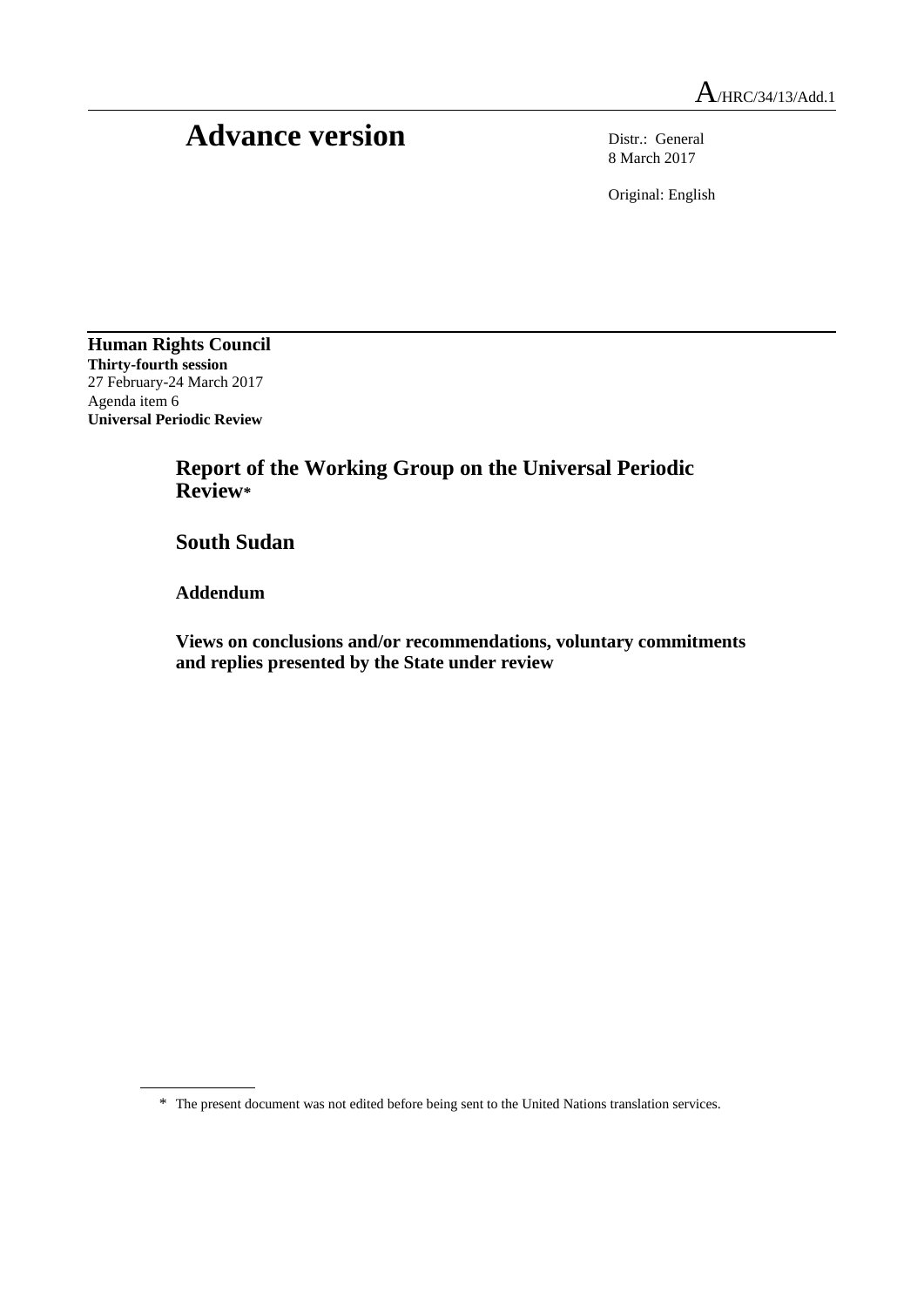1. The Government of National Unity (TGoNU) of the Republic of South Sudan expresses its appreciation to the Working Group members of the Troika and the Secretariat of the Human Rights Council for the efforts made in consideration and adoption of South Sudan first report under the Universal Periodic Review (UPR).

2. During the interactive dialogue in November, 2016, South Sudan received 233 recommendations in total out of which 77 recommendations enjoy TGoNU; 43 recommendations were considered by TGoNU to be under implementation or being implemented; 97 recommendations were taken to the capital for further consultations and 16 recommendations got noted.

3. Therefore, the present document is to address those recommendations which were taken for examination or noted during the interactive dialogue.

4. Therefore, TGoNU has classified its responses to the recommendations into four (4) parts but will be making explanations throughout the document to those recommendations noted or not accepted.

**(a) The recommendations formulated during the interactive dialogue listed below have been examined by TGoNU and enjoy its support but needs technical assistance and resources to fully implement them. The recommendations are (128.1 to 128.29, 128.31 to 128.32, 128.36 to 128.39, 128.42, 128.46 to128.52, 128.55 to128.71, 128.73, 128.75 to 128.86, 128.88, 128.90 to 128.91 and 128.93 to128.97).**

## **(b) The recommendations formulated during the interactive dialogue listed below were "Noted" but are accepted by TGoNU after consultations. The recommendations are (129.5 and 129.6).**

5. TGoNU accepts the recommendations listed in (a) and (b) above without reservations but is requesting the members of the Human Rights Council in particular and the international community to provide TGoNU with the necessary technical and resources support so that these recommendations are fully implemented within the cycle period before the next review.

## **(c) The recommendations formulated during the interactive dialogue listed below have been examined by TGoNU and did not enjoy its support and therefore are noted because the recommendations are in conflict with the national laws, government structures, policies or customs. The recommendations are (128.30, 128.33, 128.34, 128.35, 128.40, 128.41, 128.43, 128.44, 128.45, 128.53, 128.54, 128.72, 128.74, 128.87, 128.89 and 128.92).**

6. Based on above listing and the brief introduction, TGoNU will like to make the following explanations:

**128.30:** The recommendation failed to specify parts of the National Security Service Act which is considered to be in violation of any right and therefore TGoNU find it difficult to accept the recommendation.

**128.33:** The recommendation is in conflict with South Sudan customs and beliefs as such cannot be supported.

**128.34:** The Ministry of Gender, Child and Social Welfare is responsible for issues relating to the welfare of children in the country therefore, creation of an independent children commission will conflict with the Ministry mission which is already in progress.

**128.35, 128.40, 128.41, 128.72, 128.74:** South Sudan has no plan or policy to attack, rape, arbitrarily detain or extra-judicial execute its citizens. Any attack, rape or unlawful detention or killings is an offence under South Sudan penal law. TGoNU agrees with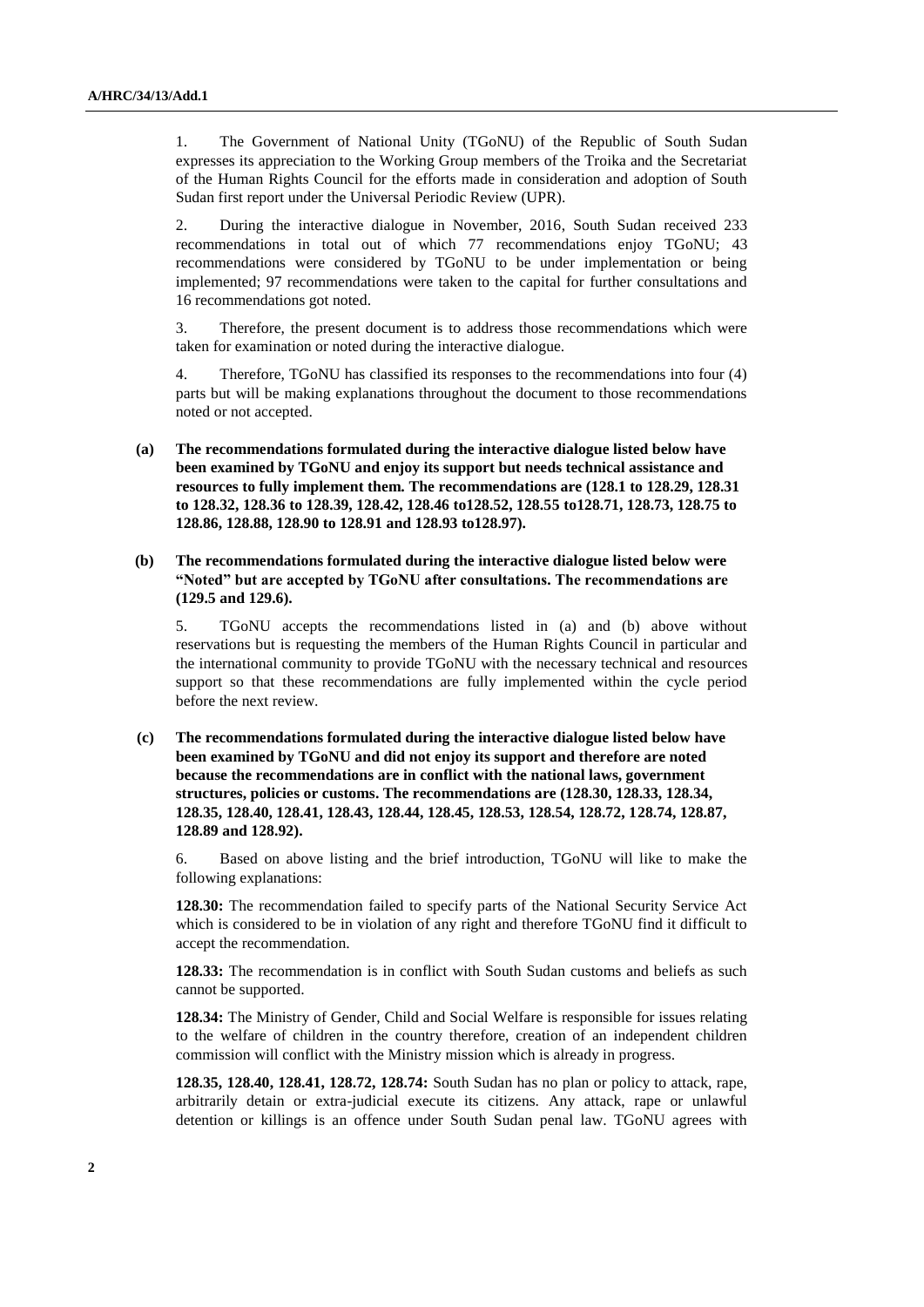objective of these recommendations but that does not imply acceptance by the Government of South Sudan responsibility for the attacks against civilians. Currently before the Transitional National Legislative Assembly (TNLA) a chapter on international law crimes has been added to the Penal Code to deal with cases of crimes against humanity, war crimes and genocide.

**128.43, 128.45, 128.53, 128.54:** South Sudan has commitment to protect children and that is why South Sudan acceded without reservation to the International Convention on the Rights of the Child, 1989 and the Optional Protocol particularly the Optional Protocol on Involvement of Children in Armed Conflict. The SPLA Act, 2008 prohibits recruitment and use of child soldiers. Also the South Sudan Child Act, 2008 prohibits recruitment of any person into the army under the age of 18 years. In line with the national laws, South Sudan signed a Re-Committeemen Action Plan which resulted in identification, demobilisation and reunification of children associated with various militia groups which accepted peace.

**128.44:** Protection of civilians currently living in the United Nations Mission in South Sudan (UNMISS) Protection of Civilian Sites (PoCs) is the responsibility of United Nations and therefore any security breaches taking place within the PoCs cannot be attributed to South Sudan security personnel because our security personnel cannot have access to the PoCs.

**128.87, 128.89, 128.92:** South Sudan has many registered civil society organisations, media outlets and there are laws in place governing their work. Any case of detention or arrest of any member of the civil society or journalist is always due to violation of the media laws or Non-Governmental Organisation Act. Recommendation for amendment of the National Security Service Act and Non-Governmental Organisations Act has not provided a clear path as to which parts or sections of the two laws are considered to violate or intrude upon rights. Therefore as there is no clear mentioning of the parts of the two laws to be amended, South Sudan considers these two laws not intruding upon the rights of its citizens. Not only that the TGoNU do not accept the recommendation for amendment of the National Security Service Act, 2014 because the law provides for an oversight mechanisms and currently there is a prosecutor appointed by the Ministry of Justice and Constitutional Affairs to ensure compliance of the National Security Service with the Constitution and the law particularly in regards to the rights of the detainees.

## **(d) Recommendations which did not enjoy TGoNU support and therefore remain "Noted". The recommendations are (129.1, 129.2, 129.3, 129.4, 129.7, 129.8, 129.9, 129.10, 129.11, 129.12, 129.13, 129.14, 129.15 and 129.16).**

7. TGoNU did not accept the under mentioned recommendations because:

**129.1, 129.2, 129.3, 129.4:** South Sudan did not accept these recommendations as the recommendations never provided specifically which are the main regional and international or other human rights instruments which South Sudan have not acceded.

**129.7, 129.8, 129.9, 129.10, 129.14, 129.15, 129.16:** These recommendations did not enjoy TGoNU support because they are in conflict with national laws and policies. South Sudan does not impose death penalty except under rare situations after exhaustion of all steps laid down by the Constitution and not on the persons under 18, over 70 years. Therefore, abolition of death penalty is not a priority. Also South Sudan has Supreme Court which protects human rights stipulated in the Transitional Constitution, 2011 and International Conventions to which South Sudan is party. Finally death penalty is still part of the domestic law punishment policy in accordance with South Sudan current penal laws.

**129.11, 129.12, 129.13:** TGoNU do not accept the word ratify without limiting it because South Sudan as a country has the right to accede or not accede to the Rome Statute of the International Criminal Court base on the national interest and priority. Therefore TGoNU